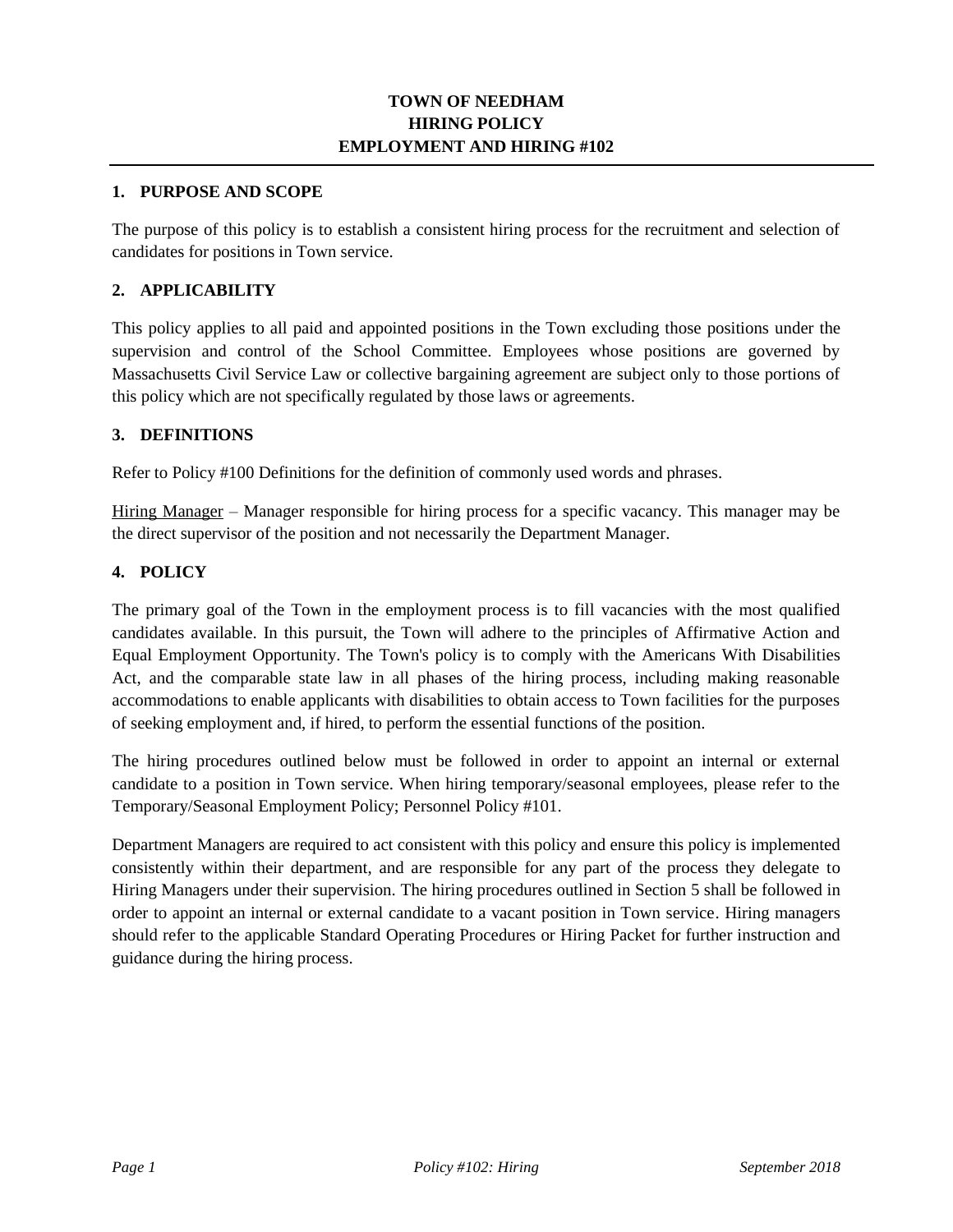# **5. PROCEDURES**

- a. Preparation of Certificate of Necessity when filling a vacant position, a Certificate of Necessity must be completed and submitted by the Department Manager, to be reviewed and considered for approval by the Director of Human Resources and the Director of Finance.
	- i. The starting rate offered by the Hiring Manager must be approved within the Certificate of Necessity, and will be known as the Anticipated Hiring Range. The proposed Anticipated Salary Level must not exceed the applicable compensation range and may be subject to appropriation.
	- ii. The offered starting vacation and non-occupational sick leave must be approved within the Certificate of Necessity. Offers of accelerated vacation or sick leave may only be approved as outlined within Town Personnel Policies #303 Non-Occupational Sick Leave and #310 Vacation Leave, or as governed by certain sections of applicable Collective Bargaining Agreements.
- b. Recruitment
	- i. *External & Internal Recruitment* All job openings will be posted externally where possible, unless an internal process has been identified within collective bargaining agreement or except as otherwise provided in Section 5.b.ii of this policy.
	- ii. *Internal Waiver Process* If a hiring manager believes an internal candidate meets the minimum entrance requirements, or has been identified as part of a succession planning process, and has demonstrated the knowledge, skills and abilities necessary to perform the duties of the position, the waiver form may be completed and submitted justifying the qualifications of the candidate. The Director of Human Resources will review requests and will have final approval for waivers of a full search and recruitment process in order to hire an identified internal candidate. The Waiver Process is only available for vacant Non-Represented positions.
	- iii. *Preparation of Job Posting* Human Resources will forward a draft posting to the hiring managers for review and comment. Hiring Managers will have five business days to respond with edits to the Human Resources and, if not heard from, the posting will be considered reviewed and approved. The posting must be based on the official position description on file with the Human Resources Department. The Human Resources Department will have final review and approval of the posting prior to advertising for public consumption.
	- iv. *Advertising* External job opportunities will be posted at minimum on the Town website and web-based employment search engines as determined by the Human Resources Department. Additional locations are available upon request of the hiring manager. Jobs will be posted externally for at least ten (10) business days or more upon request of the hiring manager.
- c. Selection of Candidates
	- i. *Application Submissions* The Human Resources Department will receive all application submissions. Any application materials submitted directly to hiring managers or departments must be forwarded to Human Resources within the posting period in order to be considered part of the official applicant pool for consideration.
	- ii. *Selection Process* Hiring Managers are responsible for the coordination of all parts of the selection process and the Human Resources Department may be available for assistance upon request. The process shall include:
		- 1. screening resumes,